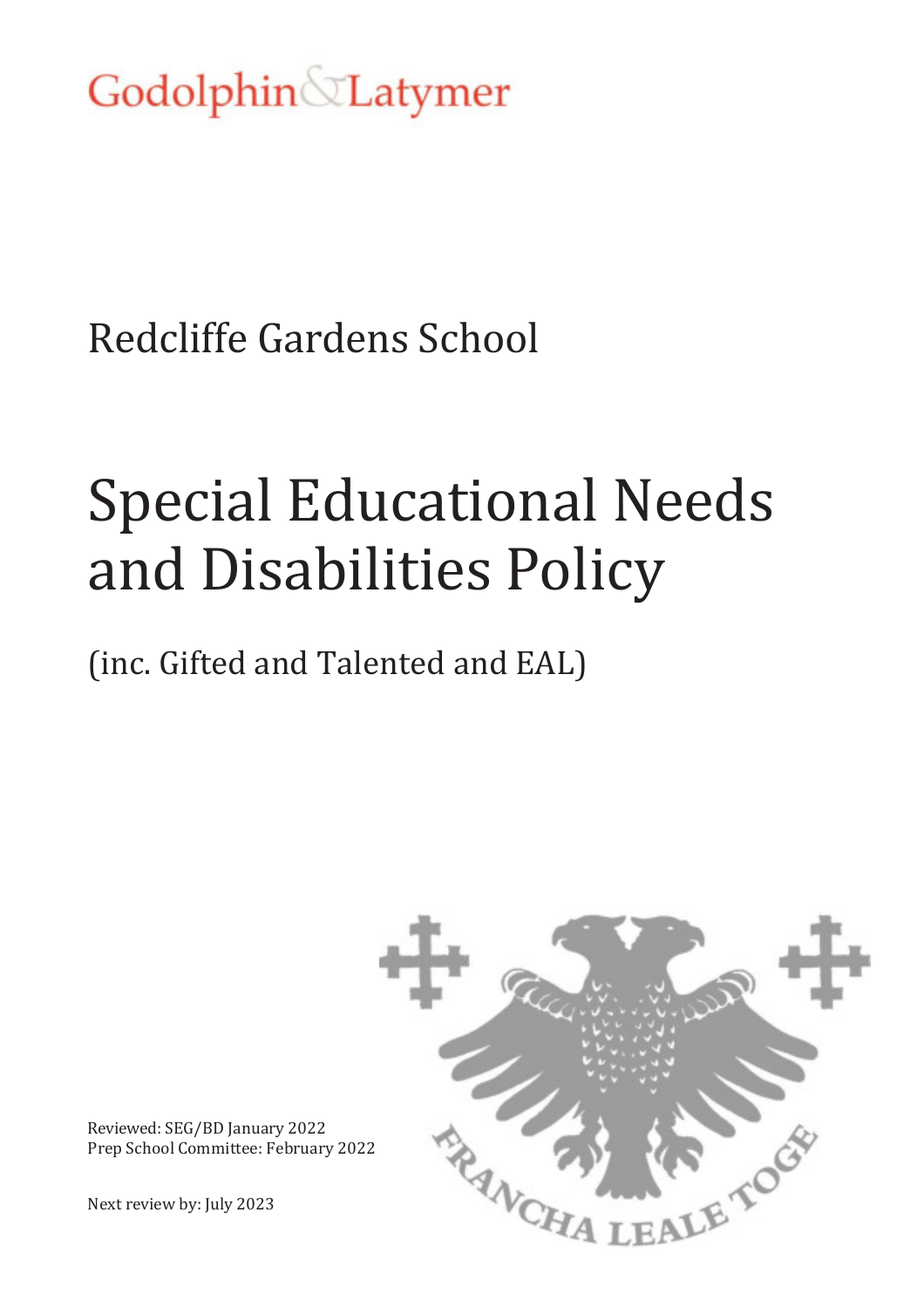**This policy applies to the whole school including the EYFS. It is available to parents and prospective parents on our website and a paper copy can be viewed in the School Office.** 

## **1. Introduction**

- 1.1. Godolphin and Latymer Redcliffe Gardens School provides a broad and balanced curriculum for all children. The National Curriculum and EYFS seven areas of learning are our starting point for planning that meets the specific needs of individuals and groups of children. When planning, teachers set suitable learning challenges and respond to children's diverse learning needs. A minority of children have particular learning and assessment requirements that could create barriers to learning.
- 1.2. We recognise that a range of learning support needs, learning difficulties, behavioural problems, physical or sensory disabilities exist in this school. For some pupils the difficulties might be mild and short term, but for others they may be long term and more complex. We recognise that there is a continuum of learning support and Special Educational Needs and Disabilities (SEND) and that the needs of the majority of our pupils are at the learning support level, below the SEND level. We are committed to ensuring that all pupils can achieve well in their early years at school and go on to lead happy and fulfilled lives.
- 1.3. This policy includes those procedures to be adopted in order that children with specific learning difficulties, those considered gifted and talented and those with English as an additional language may access the broad and balanced curriculum available to all pupils at Redcliffe Gardens School.
- 1.4. Our Learning Support Lead provides support and guidance for all staff regarding additional educational needs. Based in the Upper School, the Learning Support Lead provides support in early identification of children with additional needs from the EYFS onwards and liaises with outside agencies as appropriate.
- 1.5. This policy has regard to the Special Educational Needs and the Disability Code of Practice 2015. The school is aware of its duties under the Equality Act 2010, including issues related to pupils and staff with additional needs and makes reasonable adjustments for all.

## **2. Aims and Objectives**

- 2.1. The aims of this policy are:
	- To create an environment that meets the special educational needs of each child.
	- To ensure that the special educational needs of children are identified, assessed and provided for.
	- To enable all children to have full access to all elements of the school curriculum.
	- Once a pupil has been identified as having special educational needs, the aim is to provide the necessary amount of intervention to allow the pupil to reach his/her full potential, but without stigma and with the least possible disruption to the normal school routine.
- 2.2. The school seeks to uphold these fundamental principles, in line with the SEND Code of Practice (January 2015):
	- To enable all children to have full access to all elements of a broad, balanced and relevant education and extra-curricular activities.
	- To educate pupils with SEND alongside their peers within the normal curriculum.
	- To provide quality teaching that is differentiated, inclusive and personalised appropriately so that barriers to learning can be removed and pupils can reach their full potential, experience success and enhance their self-esteem in an environment which accepts and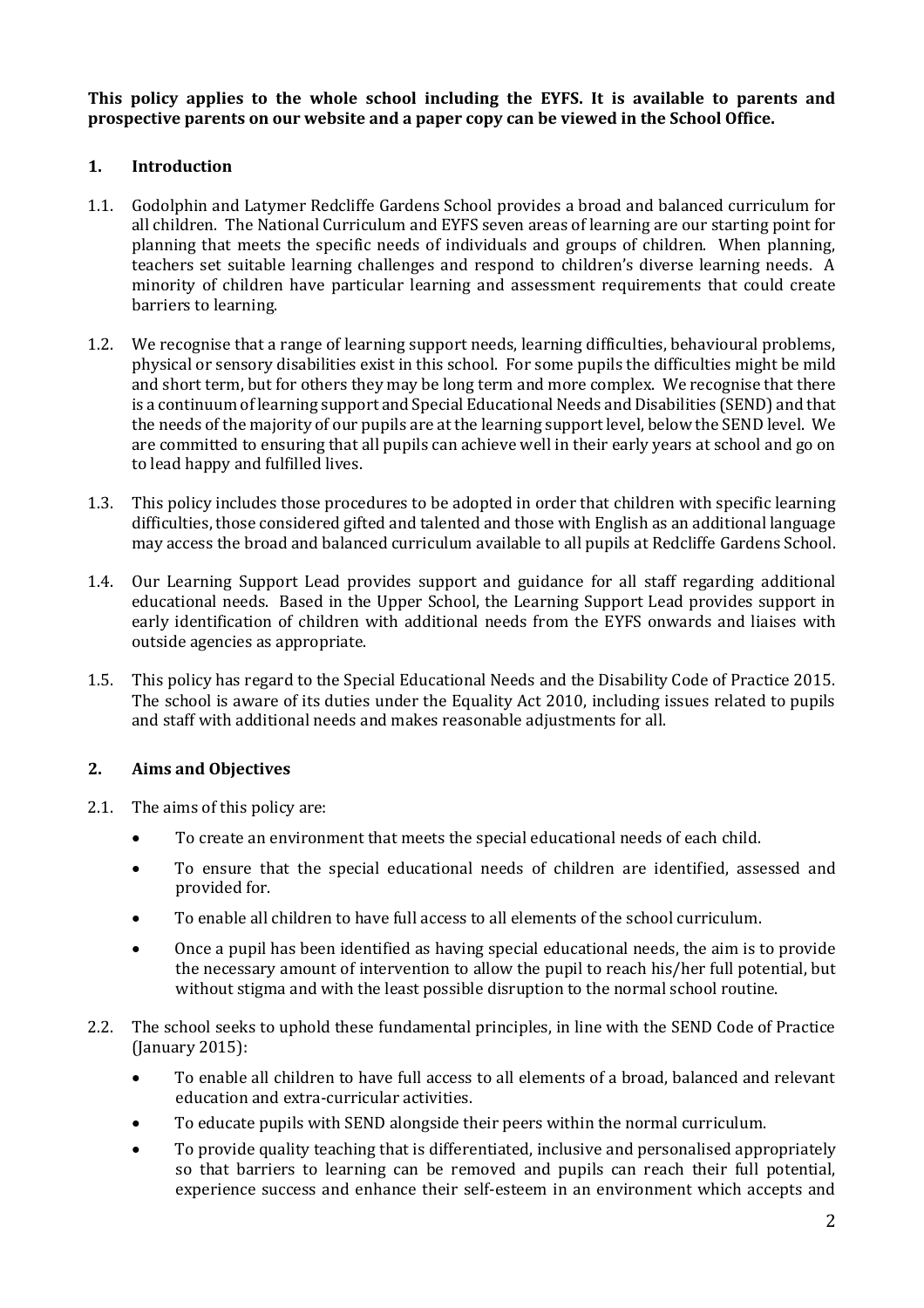values them as individuals.

- To offer an educational provision that is additional and different where needed, either classroom based or through individual or small group sessions, deploying staff and resources flexibly to meet identified needs.
- To ensure that each child receives an equal opportunity (see Equal Opportunities policy).
- To have high ambitions and set stretching targets, tracking and reviewing children's progress towards these goals.
- To ensure that pupils and their parents have a voice in this process and are involved in decision-making regarding the pupil's education, including target setting and reviewing.
- To monitor the pupils' needs and review progress using best practice and evidence-based material, provided by classroom teachers and the Learning Support Lead.
- To ensure early identification of needs and early intervention to support them.
- To promote positive outcomes in the wider areas of personal and social development.
- To make clear the expectations of all partners in the process Learning Support Lead, staff, parents and pupils: the continued progress of pupils with SEND is the responsibility of all staff.
- Where appropriate, to work in close liaison with the local authority, to improve outcomes for children with SEND or disabilities, and in a very small minority of cases, developing EHC (Education, Health and Care) plans for pupils where necessary.

# **3. Educational Inclusion**

- 3.1. Through appropriate curricular provision, we respect the fact that children:
	- Have different educational and behavioural needs
	- Require different strategies for learning
	- Acquire, assimilate and communicate information at different rates
	- Need a range of different teaching approaches and experiences
- 3.2. Teachers respond to children's needs by:
	- Providing support for children who need help with communication, language and literacy
	- Helping children to manage their behaviour and to take part in learning effectively and safely
	- Helping individuals to manage their emotions, particularly trauma or stress, and to take part in learning

## **4. Procedure for Pupils with Special Educational Needs and Disabilities**

- 4.1. We aim to identify any additional area of need as early as possible. A pupil has SEND when their learning difficulty or disability requires provision which is different from or additional to that of their peers. Some additional needs become more apparent as a pupil becomes older.
- 4.2. All pupils with SEND must have those needs addressed, via a broad and balanced curriculum. In most cases, it is the pupil's form teacher that will make this provision.
- 4.3. Teachers and staff should ensure that pupils with SEND engage in all the regular activities of the school, so far as is reasonably practical. Individual Education Programs (IEPs) are to be completed by the Learning Support teacher in conjunction with form teachers and made accessible to all staff teaching the pupil via the school server.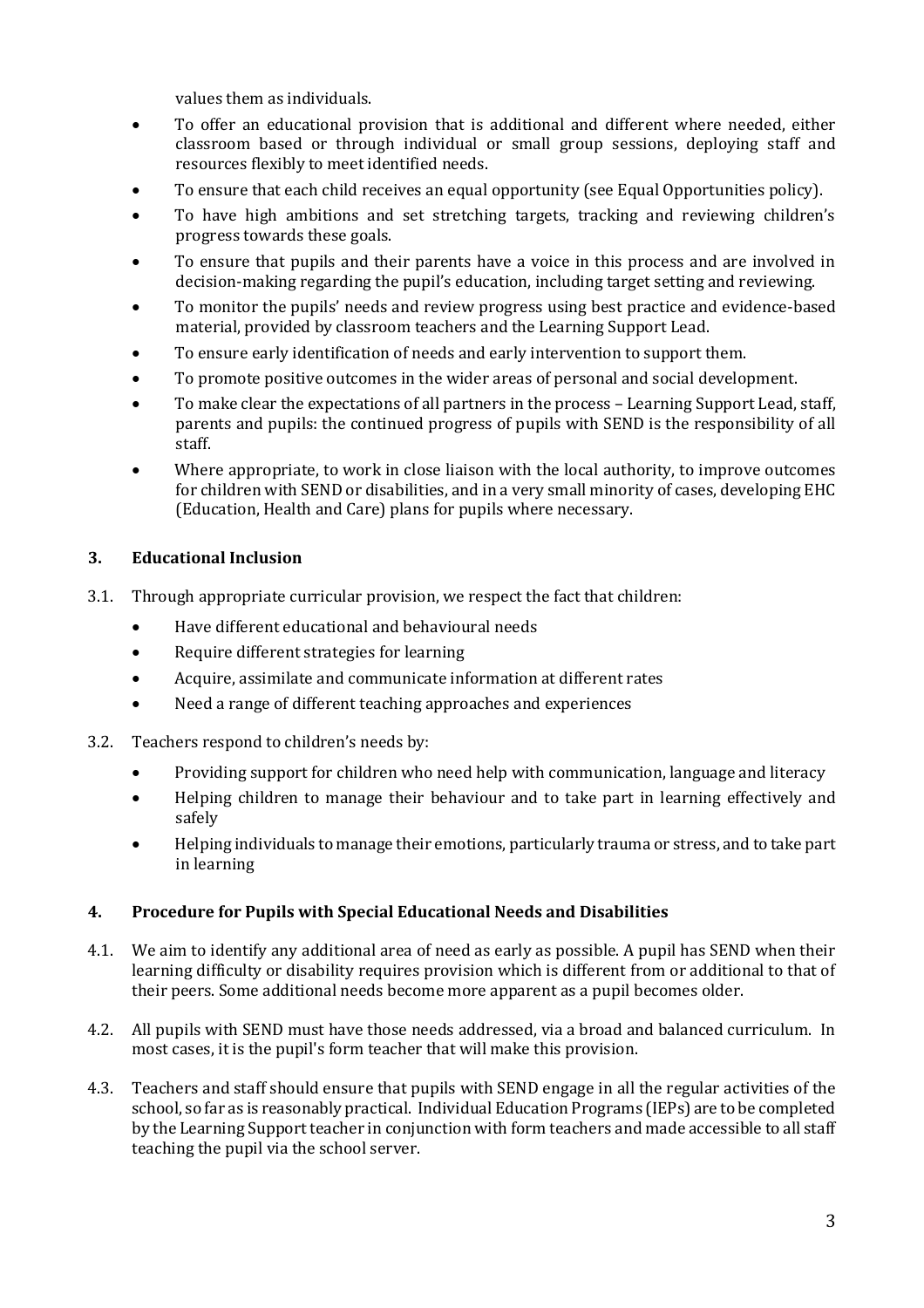- 4.4. Any provision made within and outside of the school is to be tracked via the Provision Mapping Document by the Learning Support teacher, in conjunction with form teachers and learning support staff. The document is to be reviewed termly and made accessible to staff members via the school server.
- 4.5. The procedures that we follow are laid out in the following flow chart diagram:



4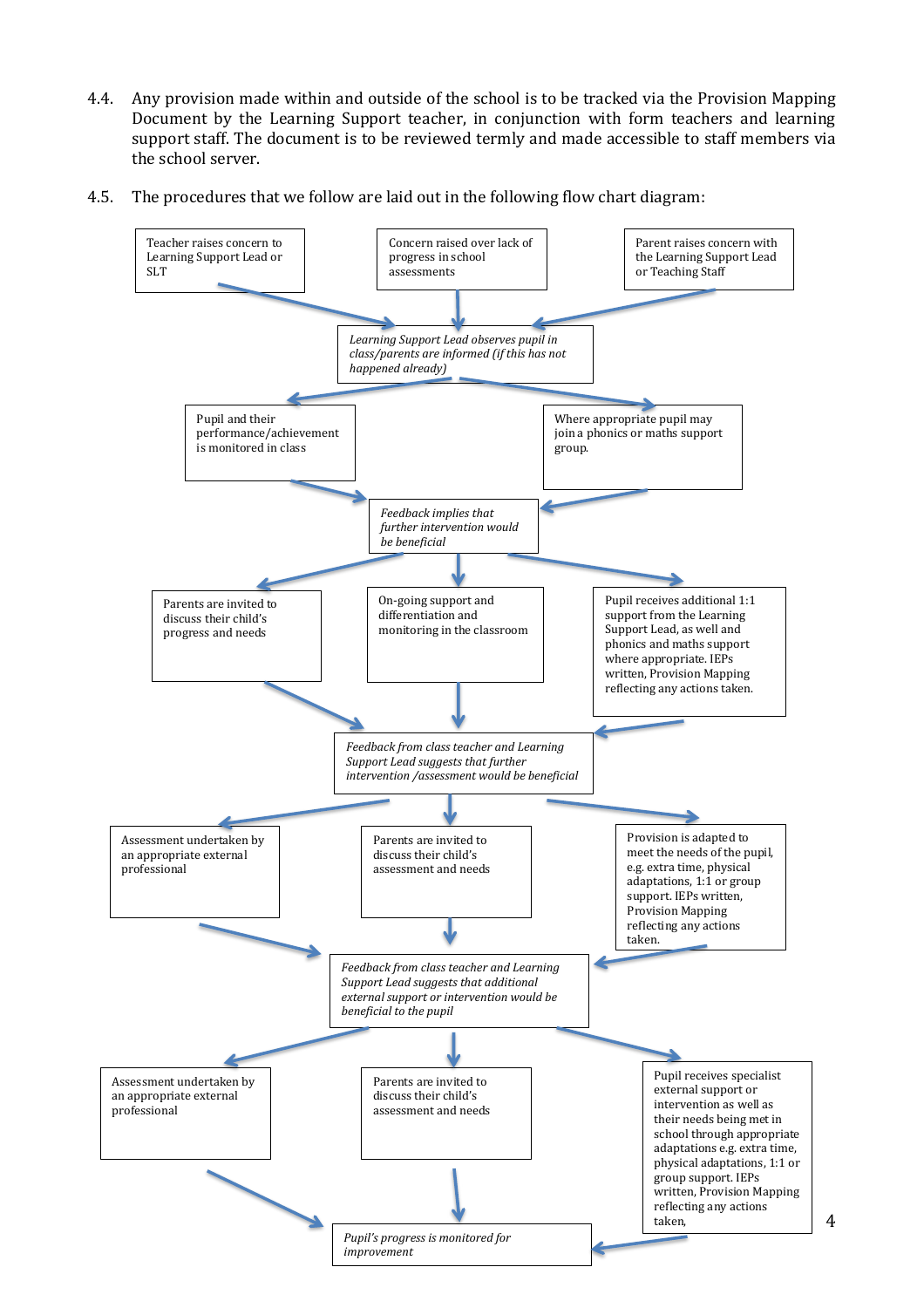- 4.6. Pupils will be monitored throughout the stages of intervention (with the help of the Provision Mapping Document) and where it is deemed that sufficient progress has been made, support will be reduced or withdrawn in consultation with the class teacher, Learning Support Lead and parents.
- 4.7. The SEND Code of Practice outlines four main areas of need:
	- 4.7.1. **Communication & Interaction**: covering speech, language & communication needs (SLCN) and Autistic Spectrum Disorders (ASD) including Asperger's Syndrome & Autism
	- 4.7.2. **Cognition & Learning**: covering a wide range of needs and including moderate learning difficulties (MLD) and profound and multiple learning difficulties (PMLD). It also includes specific learning difficulties (SpLD) such as dyslexia, dyscalculia and dyspraxia.
	- 4.7.3. **Social, Emotional and Mental Health Difficulties:** covering pupils who may be withdrawn and isolated, those displaying challenging, disruptive or disturbing behaviours, it also covers pupils with attention deficit disorder, attention deficit hyperactivity disorder or attachment disorder.
	- 4.7.4. **Sensory and/ or physical need:** covering children who may have a disability that requires special educational provision to help them access the educational opportunities available. This includes pupils with a visual, hearing or multi-sensory impairment.

## **5. Medical conditions**

- 5.1. We aim to fully support any pupil with a medical condition so that they have full access to the curriculum and school life. Where a medical need is identified the class teacher will meet with parents and medical staff in order to discuss how to best support the pupil. We seek to make any reasonable adjustment to enable the pupil to fully access school opportunities.
- 5.2. Any child with medical needs may also have SEND in which case the Learning Support Leads will assist classroom staff in making sure that their needs are met.
- 5.3. At all stages of the learning enrichment process, the school keeps parents fully informed and involved. We take account of the wishes, feelings and knowledge of parents at all stages. We encourage parents to make an active contribution to their child's education.

## **6. Admissions**

- 6.1. We welcome all children who can make the most of the opportunities offered and can flourish in our caring school environment. We will treat every application from a pupil with SEN and/or disabled pupil in a fair, open-minded way. However, we will assess all pupils for admission on the basis of the school's standard selection criteria from time to time.
- 6.2. The school endeavours to ensure that it is able to fully support the needs of all prospective pupils. Parents of children with disabilities, SEN or learning difficulties are advised to discuss their child's requirements with us before we consider the application for a place. Before an offer of a place is made, we will assess whether we are able to adequately cater for and meet any SEN and disabilities (if known) through discussion and meetings with parents, consideration of any professional reports and references from previous schools and/or assessment of the pupil as appropriate.
- 6.3. An offer of a place may not be made if the school determines, following consultation with parents, that they are unable to meet and provide for a child's needs. The school will always consider its obligations under the Equality Act 2010.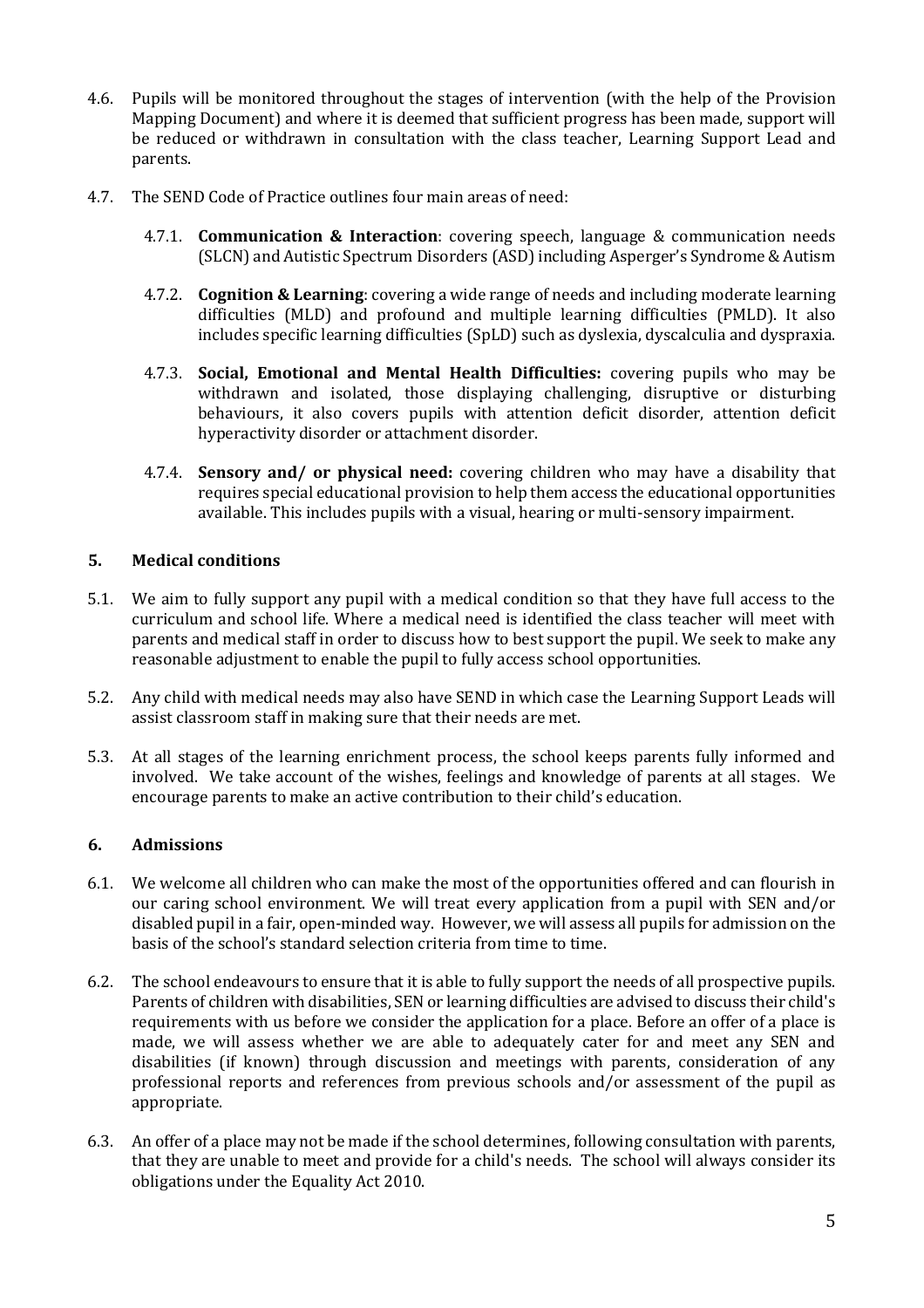6.4. Our Admissions Policy is available on our website.

## **7. Withdrawal**

7.1. Where, after all reasonable adjustments have been made or considered, the school feels that it is unable to accommodate a disabled pupil or meet their needs, the school may require parents, after appropriate consultation, to withdraw their child. Fees in lieu of notice will not be chargeable in these circumstances.

## **8. Pupils with an Education Health Care Plan ('EHC Plan')**

- 8.1. The needs of the majority of pupils with SEN will be met effectively through the school's SEN support. However, where the child or young person has not made expected progress despite the SEN support in place, parents and the school have the right to ask the Local Authority to make an assessment with a view to drawing up an EHC Plan for their child. Parents are asked to consult with the school before exercising this right. We will always consult with parents before exercising this right.
- 8.2. If the Local Authority refuses to make an assessment, parents have a right of appeal to the Firsttier Tribunal (Health, Education and Social Care Chamber). The School does not have this right of appeal.
- 8.3. Where a prospective pupil has an EHC Plan, we will consult with the parents and the Local Authority (where appropriate) to ensure that the provision specified in the EHC Plan can be delivered by the school. Any additional services that are needed to meet the requirements of the EHC Plan may need to be charged, either directly to the parent or to the Local Authority if the Local Authority is responsible for the fees and the school is named in the EHC Plan. In all other circumstances charges may be made directly to parents, subject to the school's obligations under the Equality Act 2010. We co-operate with the Local Authority to ensure that relevant annual reviews of EHC plans are carried out as required.

## **9. Concerns**

9.1. We will listen to any concerns expressed by parents about their child's development and any concerns raised by children themselves. Parents must notify their child's form teacher or the Learning Support Lead if their child's progress or behaviour gives cause for concern.

## **10. Review**

10.1. We will review this policy on an annual basis.

## **GIFTED AND TALENTED POLICY**

#### **11. Aims and Objectives**

11.1. We aim to provide a curriculum that is appropriate to the needs and abilities of all our pupils. Our teaching and learning is planned in such a way that we enable each pupil to reach their highest level of personal achievement. This policy helps to ensure that we recognise and support those pupils who have been identified as 'gifted' and 'talented'.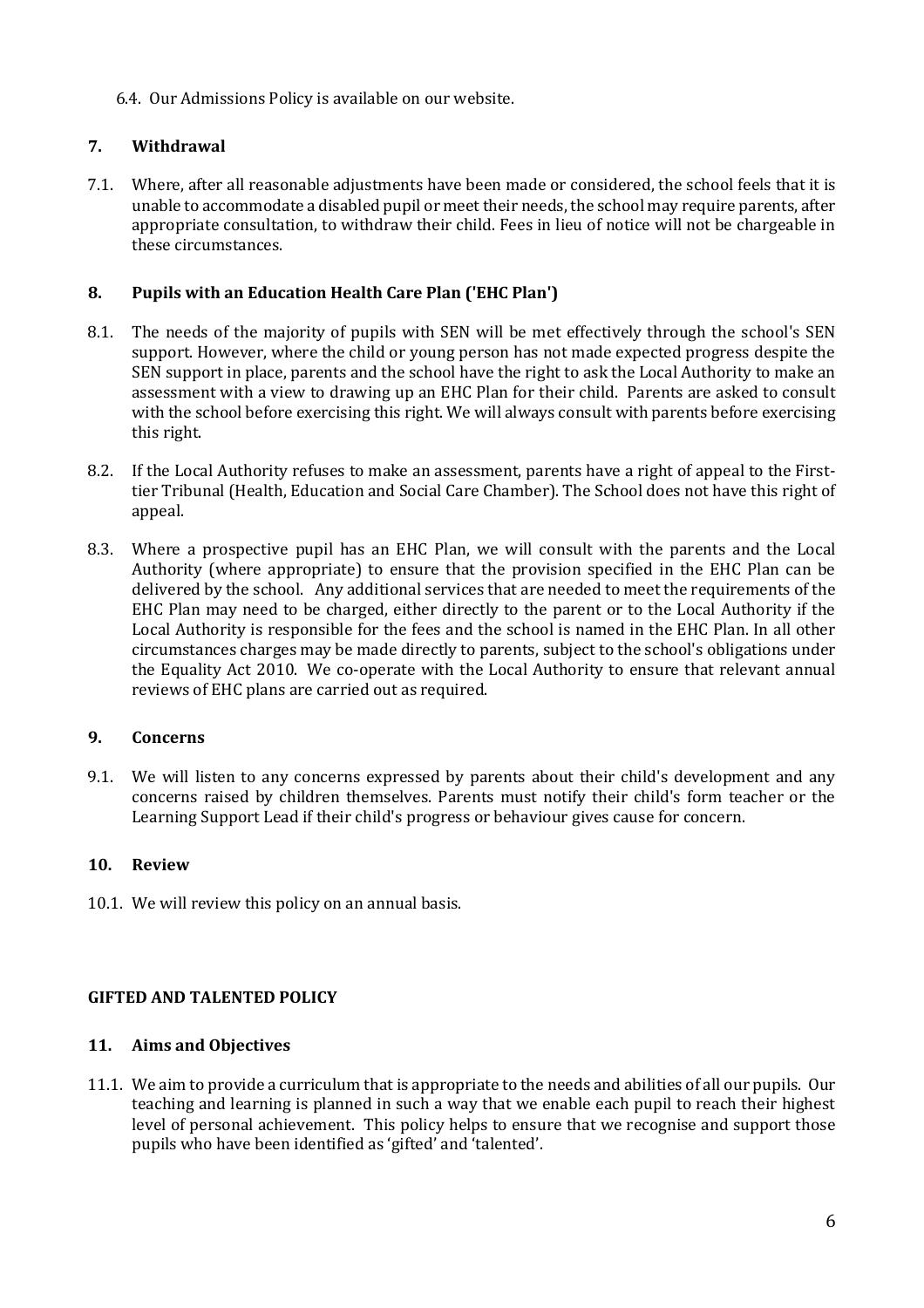- 11.2. The term 'gifted' refers to a pupil who has a broad range of achievement at a very high level. They often have very well developed academic and learning skills.
- 11.3. The term 'talented' refers to a pupil who excels in one or more specific fields, such as sport or music or writing, but who does not necessarily perform at a high level across other areas of learning.
- 11.4. Through this policy we aim to ensure that we recognise and support the needs of all gifted and talented pupils by enabling all pupils to develop their full potential by offering them the opportunities to develop their own learning. We will challenge and extend the pupils through the work that we set them and encourage all pupils to think and work independently.
- 11.5. A range of strategies will be used to identify 'gifted' and 'talented' pupils. The identification process is on-going, through formal assessment and by classroom observation. The names of pupils who have been identified as being 'gifted' and 'talented' are stored on the school server and all staff are therefore informed of any pupils they may be teaching. Any member of staff may indicate to SLT any particular pupil who may fit in to this category using the criteria set out in this policy.
- 11.6. The Senior Leadership Team who will make the decision as to whether this pupil should be included. Staff are encouraged to report regularly examples of exceptional achievement in any field by 'gifted' and 'talented' pupils to the SLT. These will be noted in each pupil's personal files. Teachers are also made aware of potential problems or difficulties experienced by 'gifted' and 'talented' pupils and are encouraged to deal with these sensitively and positively.
- 11.7. As far as possible, pupils identified as 'gifted' or 'talented' are supported and challenged within the classroom environment. Where deemed necessary, gifted and talented pupils will be extended through the formation of specific groups, through extra-curricular activities or pupils may partake in lessons in other year groups as appropriate.
- 11.8. The Learning Support Lead is responsible for maintaining the register of all children with additional needs including EAL and those identified as 'gifted and talented'.

#### **12. Criteria for Identifying Gifted Pupils**

- 12.1. Identifying three or more of the criteria listed below should indicate to a teacher that the pupil being considered may be gifted. The pupil's name should then be passed to the Head or SLT together with all the supporting evidence.
	- Demonstrate a high level of originality in thinking
	- Demonstrate a sophisticated use of language
	- Show an advanced level of responses to a range of sources of information
	- Able to see more than one solution to a given problem
	- Able to use research effectively to synthesize information
	- Intuitively jump steps when problem solving
	- May show signs of dissatisfaction with routine tasks
	- Show exceptional performance across the whole range of school examinations and NFER standardized tests
	- Sometimes show a preference for working alone
	- Sometimes be uncooperative in a group situation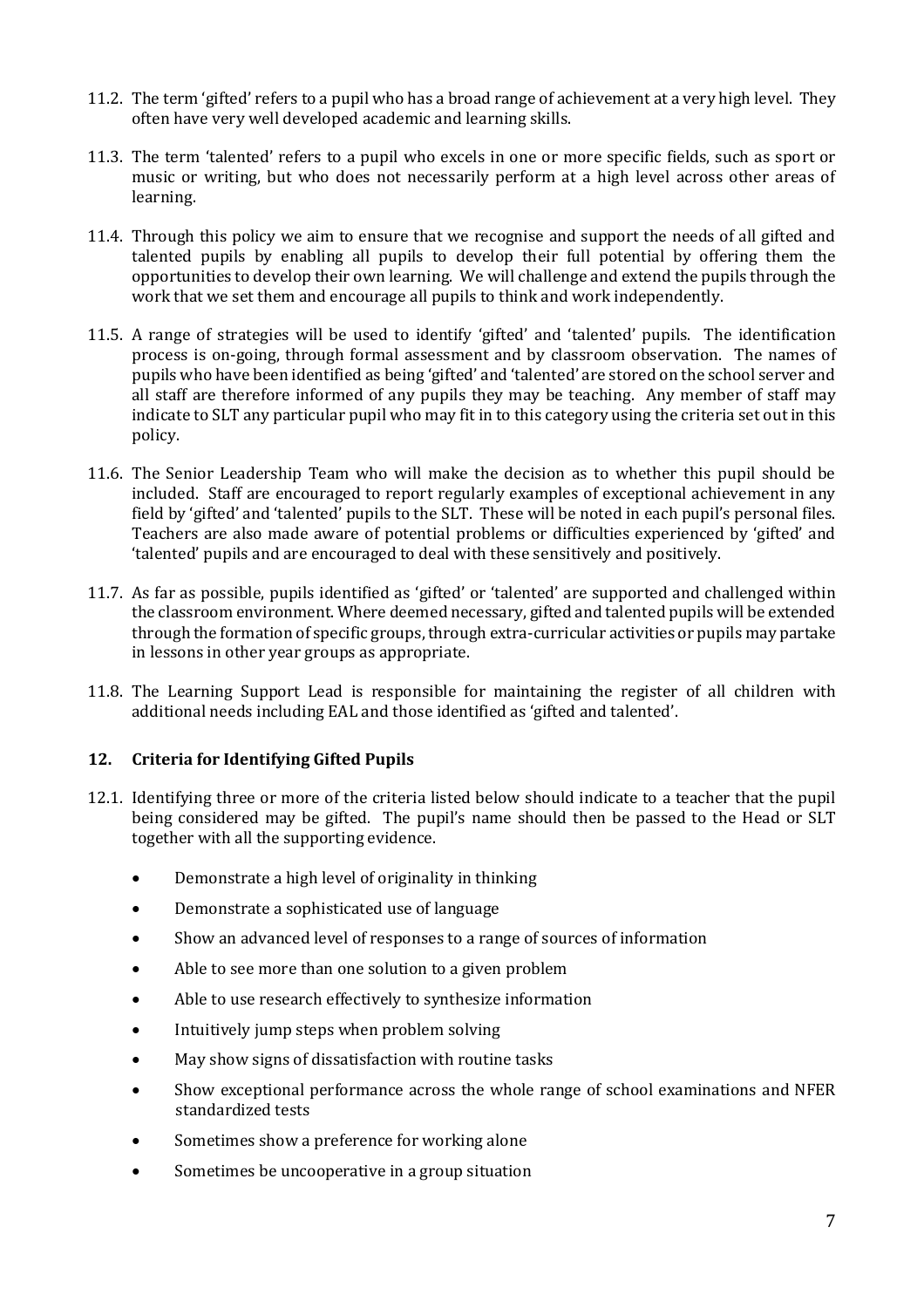- Sometimes be seen by peers to be natural leaders
- Sometimes be seen by peers to be sources of information or guidance
- 12.2. Further information in identification of gifted and talented pupils is available from the Learning Support Lead. A Gifted and Talented Register is accessible to all members of staff via the school server.
- 12.3. Appropriate opportunities will be sought to challenge and extend the learning for these pupils, including additional 'enrichment' sessions with the Learning Support Lead.

#### **ENGLISH AS AN ADDITIONAL LANGUAGE**

#### **13. Aims and Objectives**

- 13.1. A child may have particular learning needs which are linked to their progress in learning English as an additional language. All children are given the opportunity to develop their knowledge, understanding and skills across all areas of the English curriculum.
- 13.2. The aim of this policy is to help ensure that we meet the full range of needs of those children who would be learning English as an additional language.

#### **14. Teaching and Learning Style**

- 14.1. In our school we would expect teachers to take action to help children who are learning English as an additional language by various means such as developing their spoken and written English by:
	- Throughout the school, but especially in the Lower School, there is a day to day focus on phonics and reading.
	- At Redcliffe we celebrate diversity and bilingualism is seen as a terrific asset.
	- Children are taught in small classes and teachers are very aware of the individual needs of pupils in particular to ensure that EAL pupils understand tasks they are undertaking.
	- Ensuring that vocabulary work covers the technical as well as the everyday meaning of key words.
	- Explaining how speaking and writing in English are structured for different purposes across a range of subjects.
	- Providing a range of reading materials that highlight the different ways in which English is used.
	- Ensuring that there are effective opportunities for talking, and that talking is used to support writing.
	- Encouraging children to transfer their knowledge, skills and understanding of one language to another.
	- Building on children's experiences of language at home and in the wider community, so their use of English and other languages support one another.
	- Ensuring access to the curriculum and to assessment by using accessible texts and materials that suit children's ages and levels of learning and providing support through ICT, video or